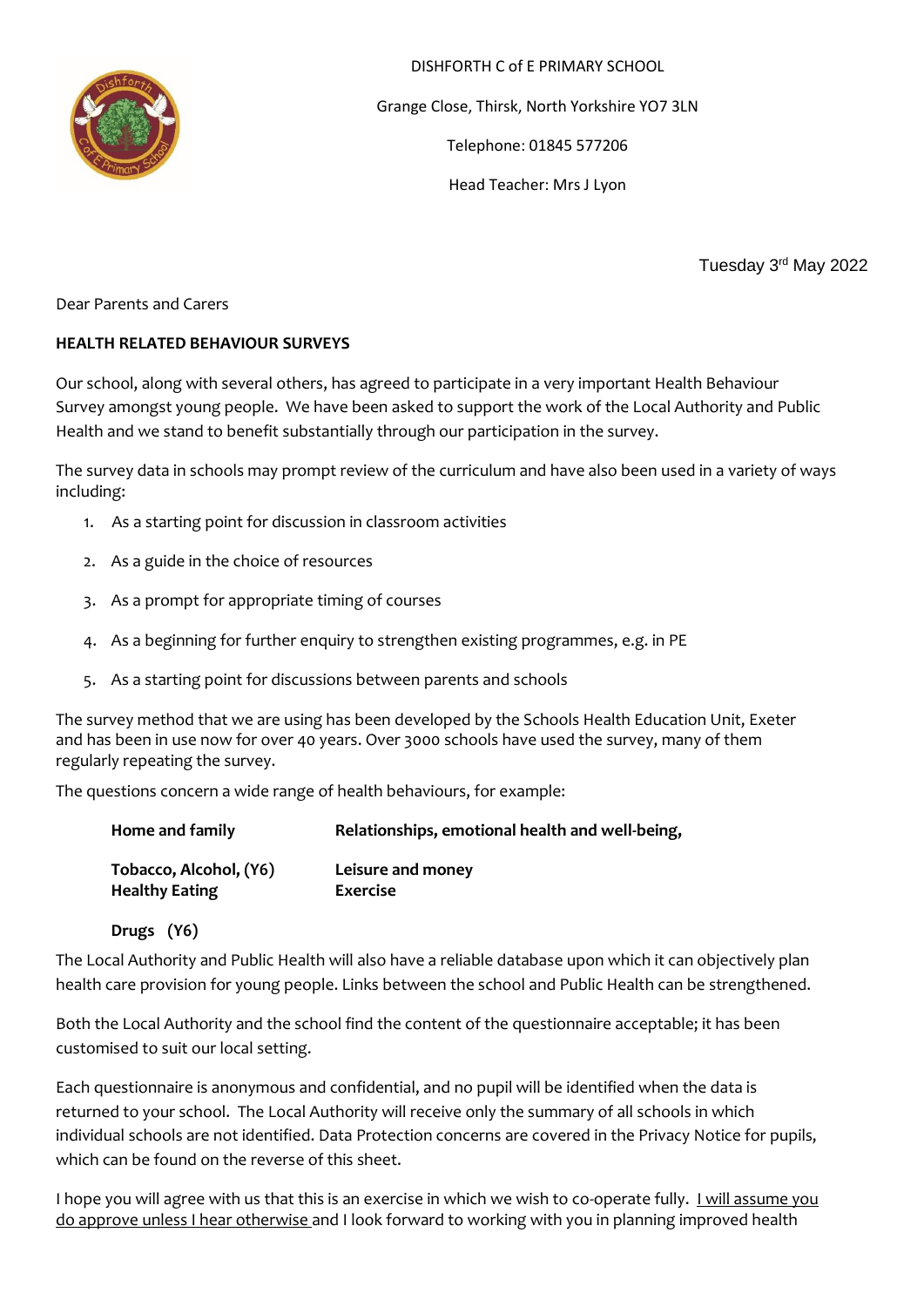promotion for our pupils. We hold a copy of the questionnaire in the school office, and if you would like to examine it, you are welcome to do so by appointment.

As part of the survey it will be helpful if your son/daughter brings the following information:

1. their **postcode** (this will be used only for drawing maps of results in the area; your house will not be identified)

The survey will be carried out in the last week of this half term.

Yours sincerely,

Mrs J Lyon